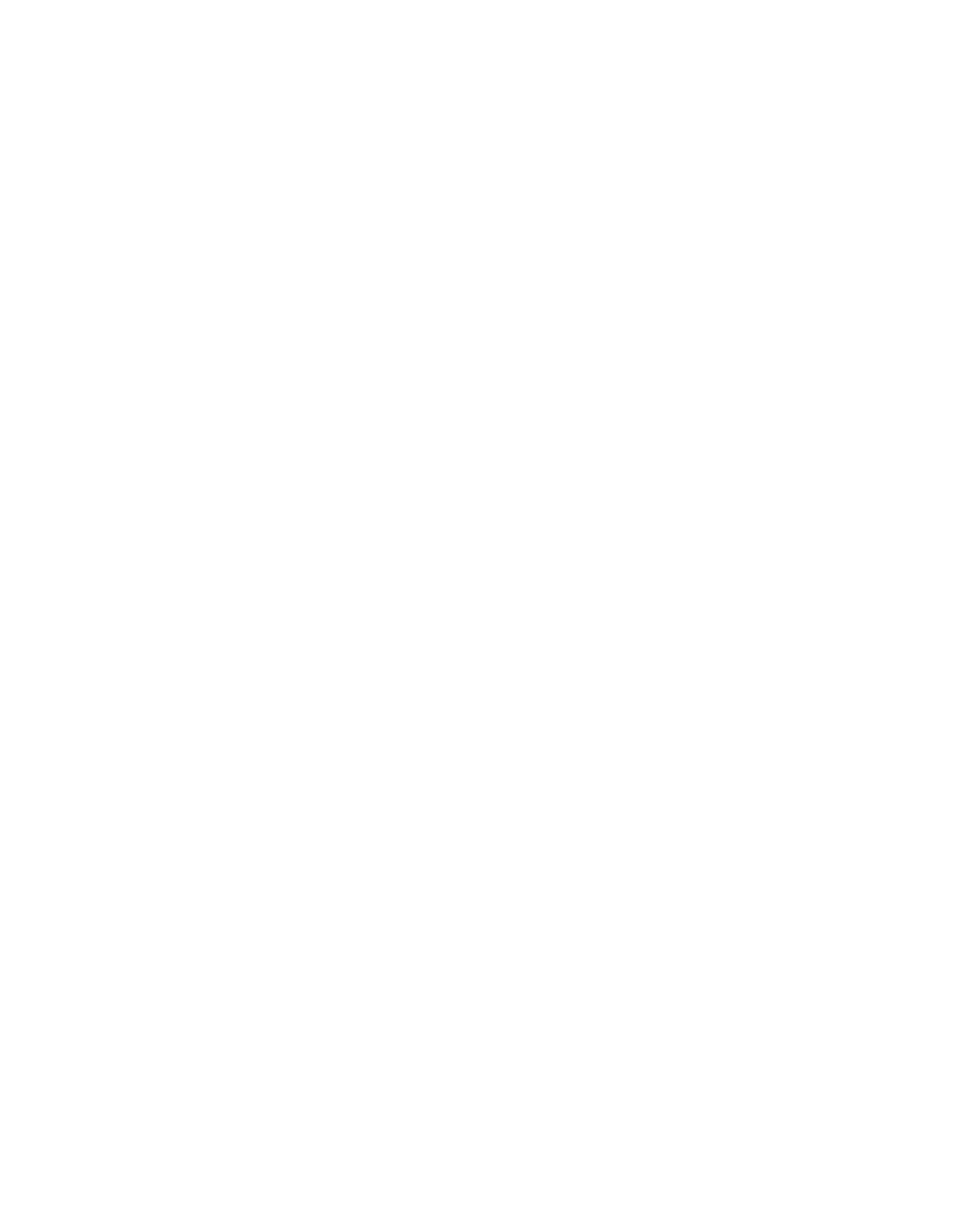#### **This form has five parts. It lets you:**



#### **Part 1: Choose a Patient Advocate.**

A Patient Advocate is a person who can make medical decisions for you if you are too sick or unable to make them yourself.

#### **Part 2: Make your own health care choices.**

This form lets you choose the kind of health care you want.



This way, those who care for you will not have to guess what you want if you are too sick to tell them yourself.

### **Part 3: Sign the form.**

You must sign the form before it can be used.



**Part 4: Ask your Patient Advocate to sign.** Your Patient Advocate must sign on page 11 to agree to be your Patient Advocate.

**Part 5: Have your Patient Advocate make mental health choices for you. (This is optional.)** You must sign this page only if you want this option.

**Fill out only the parts you want. Always sign the form in Part 3. 2 witnesses need to sign on page 10.**

WRITE YOUR NAME HERE:

DATE OF BIRTH: (Month/Day/Year) \_\_\_\_\_\_\_\_\_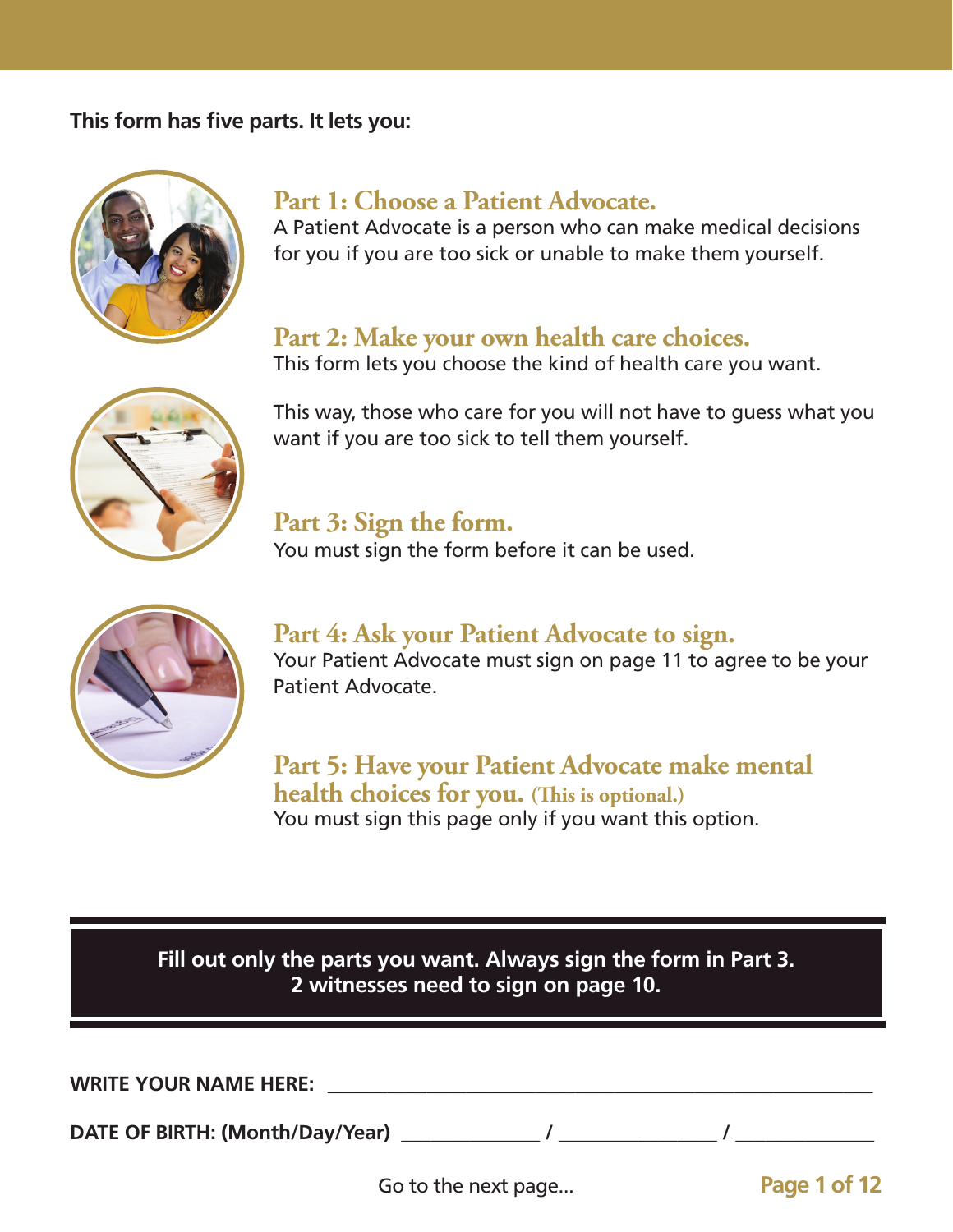If you only want a Patient Advocate named go to **Part 1** on page **3**.

If you only want to make your own health care choices go to **Part 2** on page **6**.

If you want both then fill out **Part 1** and **Part 2**.

#### **Always sign the form in Part 3 on page 9. Two witnesses need to sign on page 10.**

#### **What do I do with the form after I fill it out and everyone has signed?** Share the form with those who care for you:

- your Patient Advocate
- doctors
- nurses
- social workers
- family & friends

Keep a copy for yourself in a safe place.

#### **What if I change my mind?**

- You can change your mind at any time.
- Any spoken wish about a medical treatment must be honored by a Patient Advocate, even if it is different than what you put in your form.
- It is best to fill out and sign a new form.
- Tell those who care for you about your changes.
- Give the new form to your Patient Advocate and your doctors.

### **What if I have questions about the form?**

• Bring it to your doctors, nurses, social workers, Patient Advocate, family or friends to answer your questions.

#### **What if I want to make health care choices that are not on this form?**

- Write your choices on a piece of paper.
- Keep the paper with this form.
- Share your choices with those who care for you.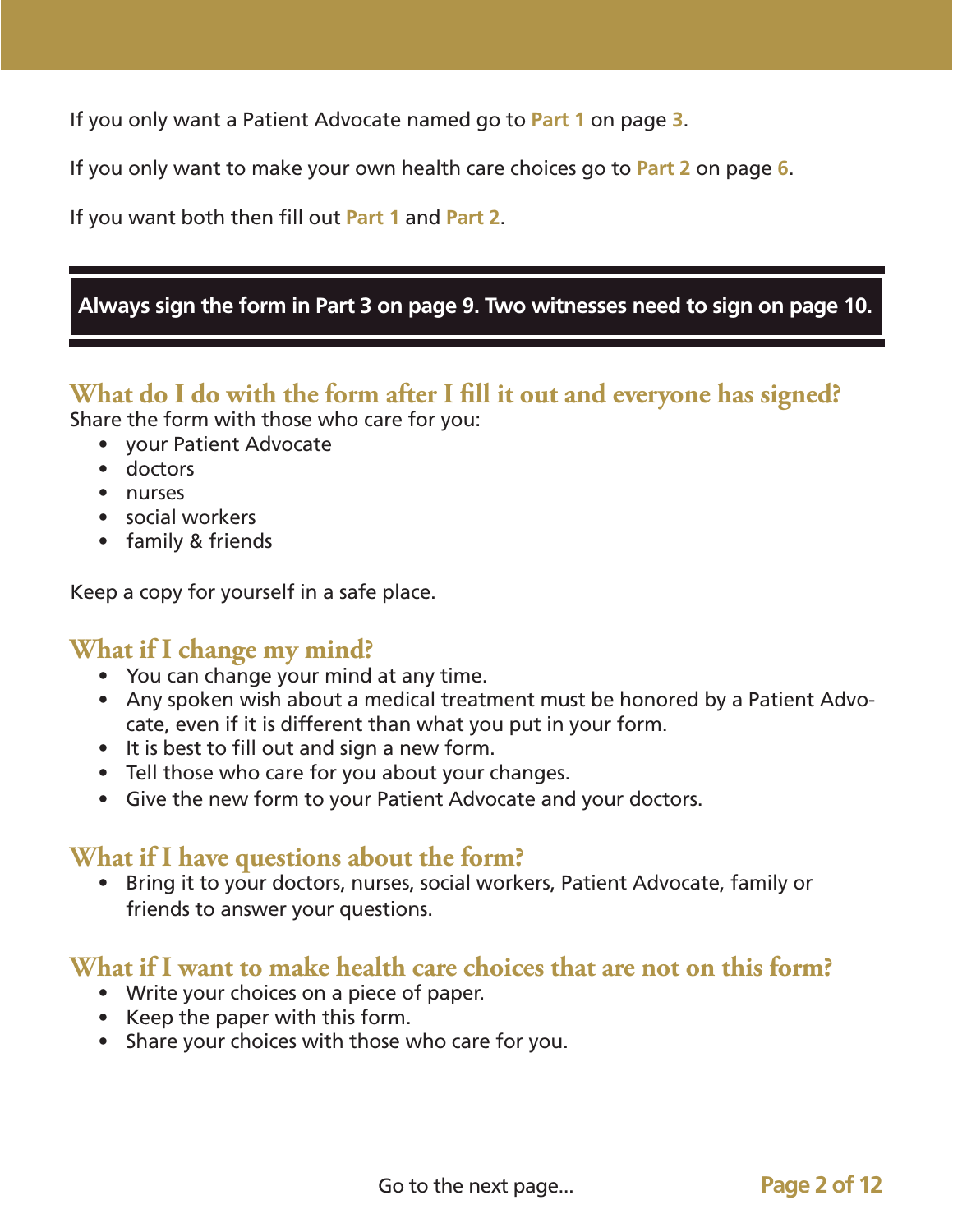# PART 1 - **Choose your Patient Advocate**

#### **The person who can make medical decisions for you if you are too sick to make them yourself.**

### **Whom should I choose to be my Patient Advocate?**

A family member or friend who:

- is at least 18 years old
- knows you well
- can be there for you when you need them
- you trust to do what is best for you
- can clearly tell your doctors about the decisions you made on this form

#### **What will happen if I do not choose a Patient Advocate?**

If you are too sick to make your own decisions, your doctors will ask your closest family members to make decisions for you.

If your family members cannot make a decision, then a judge may appoint someone to make decisions for you.

#### **What kind of decisions can my Patient Advocate make?**

Agree to, say no to, change, stop or choose:

- doctors, nurses, social workers
- hospitals or clinics
- medications, tests, or treatments
- what happens to your body and organs after you die

Your Patient Advocate may also:

- make other decisions like whether or not to take you to a
- nursing home
- look at your medical records to help make these decisions.

Your Patient Advocate will need to follow the health care choices you make in **Part 2**.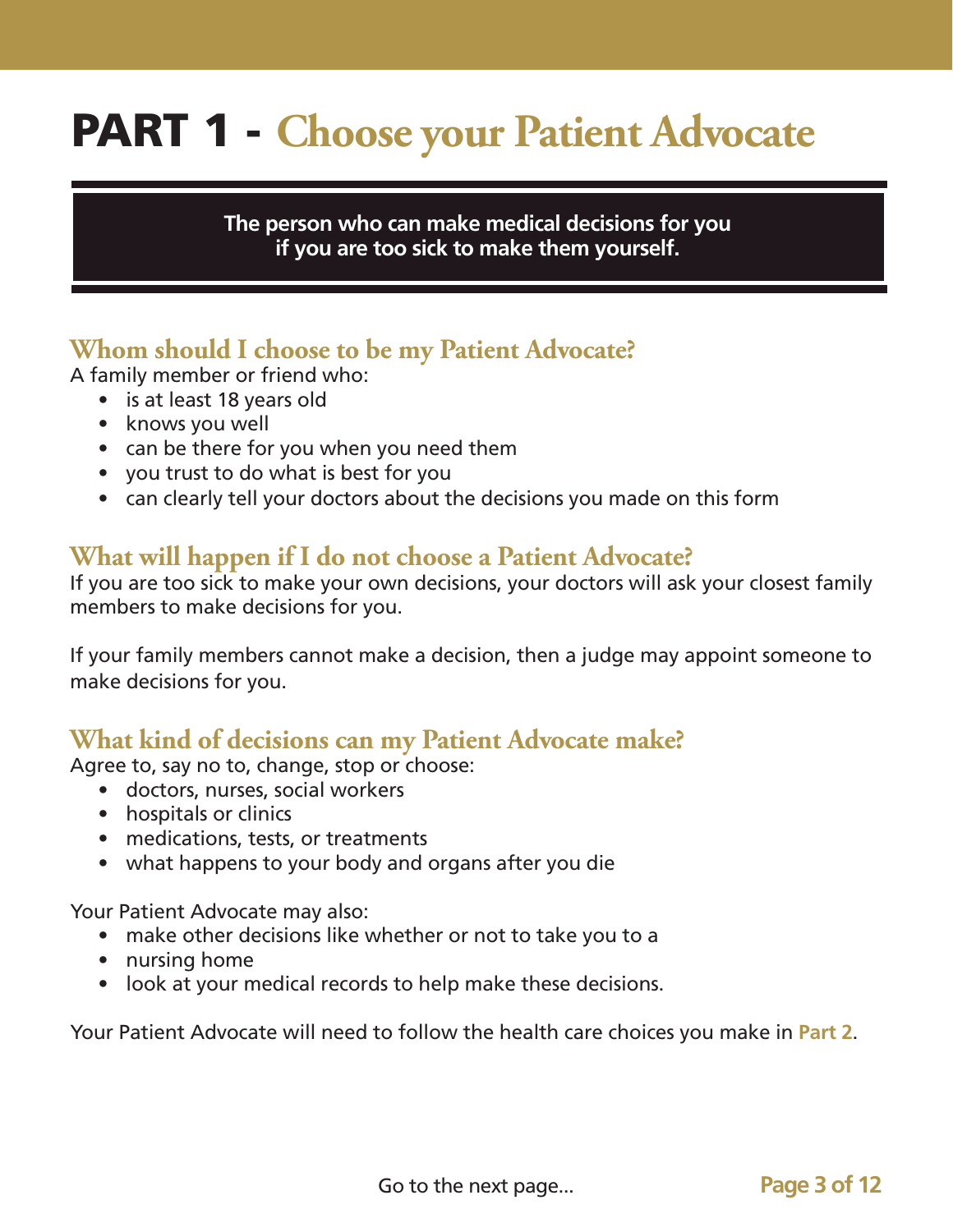# PART 1 - **Choose your Patient Advocate**

#### **Other decisions your Patient Advocate can make:**

**Life support treatments –** medical care to try to help you live longer

- **• CPR or cardiopulmonary resuscitation**
	- $-$  cardio  $=$  heart
	- pulmonary = lungs
	- $-$  resuscitation  $=$  to bring back

This may involve:

- pressing hard on your chest to keep your blood pumping
- electrical shocks to jump start your heart
- medicines in your veins

#### **• Breathing machine or ventilator**

The machine pumps air into your lungs and breathes for you. You are not able to talk when you are on the machine.

**• Dialysis**

A machine that cleans your blood if your kidneys stop working.

**• Feeding Tube**

A tube used to feed you if you cannot swallow. The tube is placed down your throat into your stomach. It can also be placed by surgery.

- **• Blood transfusions** To put blood in your veins.
- **• Surgery**
- **• Medicines**

**End-of-life care –** if you might die soon, your Patient Advocate can:

- call in a spiritual leader
- decide if you die at home or in the hospital

#### **Show your Patient Advocate this form. Tell him/her what kind of medical care you want.**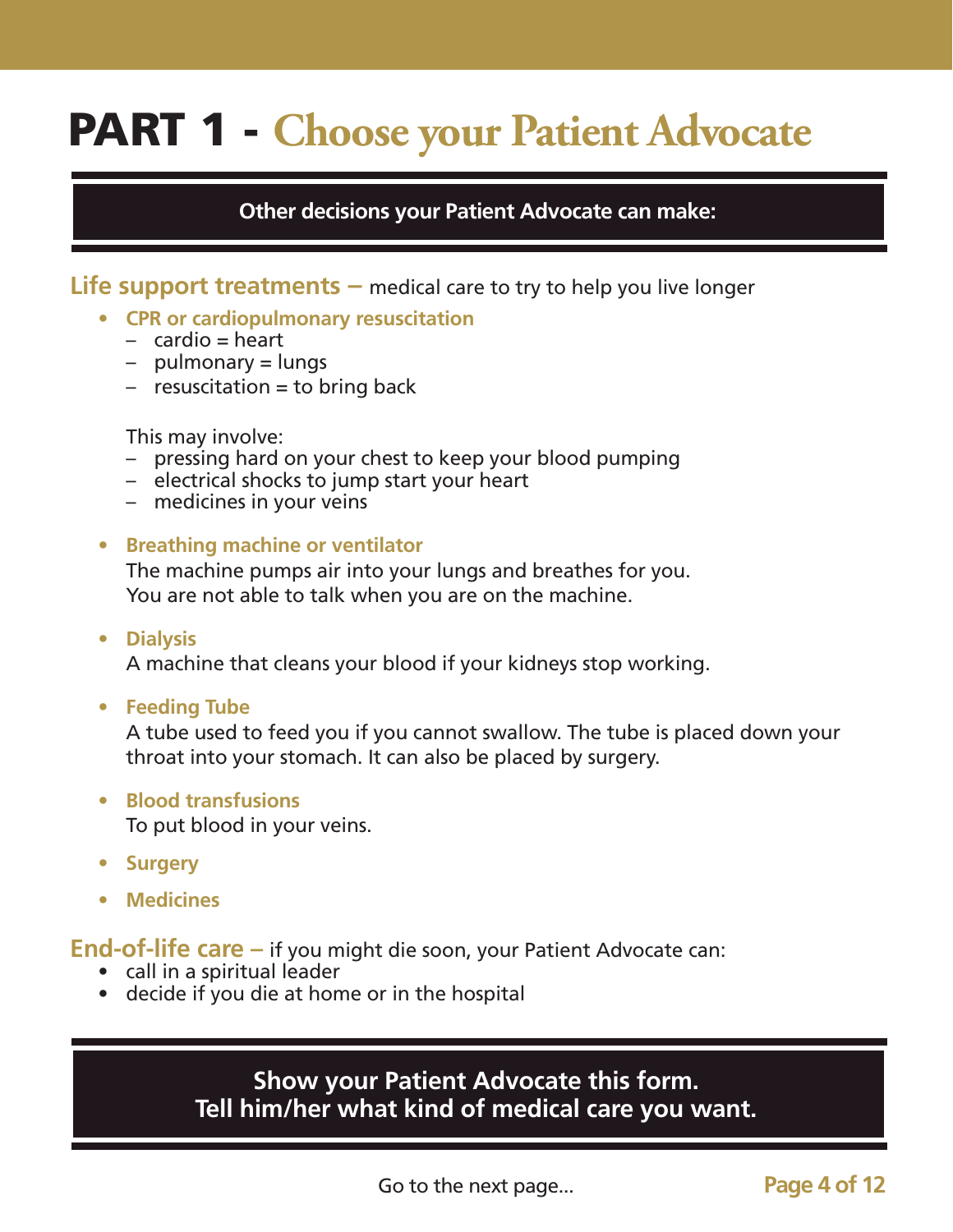# PART 1 - **Choose your Patient Advocate**

### Your Patient Advocate

**• I want this person to make my medical decisions and be my Patient Advocate.**

| First name                                                                     | Last name         |              |                   |
|--------------------------------------------------------------------------------|-------------------|--------------|-------------------|
| Street address                                                                 | City              | <b>State</b> |                   |
| Home phone number                                                              | Work phone number |              | Cell phone number |
| • If the first person cannot do it, then I want this person to make my medical |                   |              |                   |

| First name        | Last name         |              |                   |
|-------------------|-------------------|--------------|-------------------|
| Street address    | City              | <b>State</b> | Zip code          |
| Home phone number | Work phone number |              | Cell phone number |

**decisions and be my Patient Advocate.**

- **• You may write down your health care choices on this form. How do you want your Patient Advocate to follow these choices? Put an X next to the one sentence you most agree with.**
- $\Box$  I want my Patient Advocate to work with my doctors and to use her/his best judgment. It is OK for my Patient Advocate to follow my health care choices on this form as a general quide.
- **• Even though it is OK to follow my choices as a general guide, there are some choices I do not want changed: \_\_\_\_\_\_\_\_\_\_\_\_\_\_\_\_\_\_\_\_\_\_\_\_\_\_\_\_\_\_\_\_\_\_\_\_\_\_\_\_\_\_\_\_\_\_\_\_**
- $\Box$  I want my Patient Advocate to follow my health care choices on this form EXACTLY. I never want my Patient Advocate to change my choices, even if the doctors think this is not good for me.

 $\_$  , and the set of the set of the set of the set of the set of the set of the set of the set of the set of the set of the set of the set of the set of the set of the set of the set of the set of the set of the set of th

**\_\_\_\_\_\_\_\_\_\_\_\_\_\_\_\_\_\_\_\_\_\_\_\_\_\_\_\_\_\_\_\_\_\_\_\_\_\_\_\_\_\_\_\_\_\_\_\_\_\_\_\_\_\_\_\_\_\_\_\_\_\_\_\_\_\_\_\_\_\_\_\_\_\_\_\_\_\_**

To make your own health care choices go to **Part 2** on the next page. To sign this form go to **Part 3** on page **9**. Your Patient Advocate must sign on page **11**.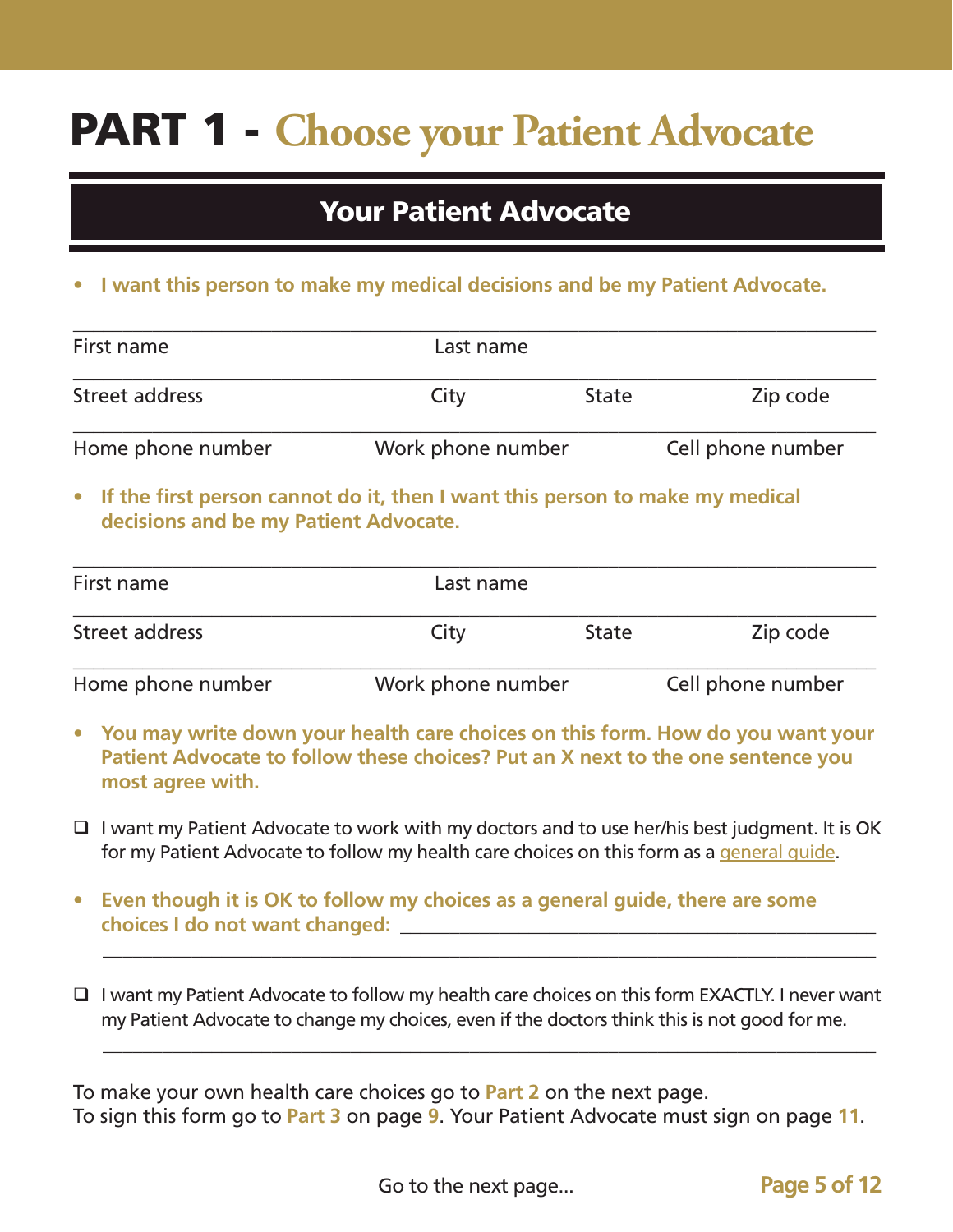### PART 2 - **Make your own health care choices**

**Write down your choices so those who care for you will not have to guess.**

**• Think about what makes your life worth living. My life is only worth living if I can:**

Put an X in the circle next to all the sentences you most agree with.

- $\bigcirc$  talk to family or friends
- $\overline{O}$  wake up from a coma
- $\bigcirc$  feed, bathe, or take care of myself
- $\bigcirc$  be free from pain
- $\Omega$  live without being hooked up to machines
- $\bigcirc$  I am not sure.

#### **or**

**My life is always worth living no matter how sick I am.**

- **• If I am dying, it is important for me to be:**
	- $Q$  at home
	- $\overline{O}$  in the hospital
	- $\bigcirc$  I am not sure.
- **• Is religion or spirituality important to you?**
	- O No O Yes

If you have one, what is your religion?

**• What should your doctors know about your religion or spirituality?**

#### **If you are sick, your doctors and nurses will always try to keep you comfortable and free from pain.**

\_\_\_\_\_\_\_\_\_\_\_\_\_\_\_\_\_\_\_\_\_\_\_\_\_\_\_\_\_\_\_\_\_\_\_\_\_\_\_\_\_\_\_\_\_\_\_\_\_\_\_\_\_\_\_\_\_\_\_\_\_\_\_\_\_\_\_\_\_\_\_\_\_\_\_\_\_\_\_\_\_

\_\_\_\_\_\_\_\_\_\_\_\_\_\_\_\_\_\_\_\_\_\_\_\_\_\_\_\_\_\_\_\_\_\_\_\_\_\_\_\_\_\_\_\_\_\_\_\_\_\_\_\_\_\_\_\_\_\_\_\_\_\_\_\_\_\_\_\_\_\_\_\_\_\_\_\_\_\_\_\_\_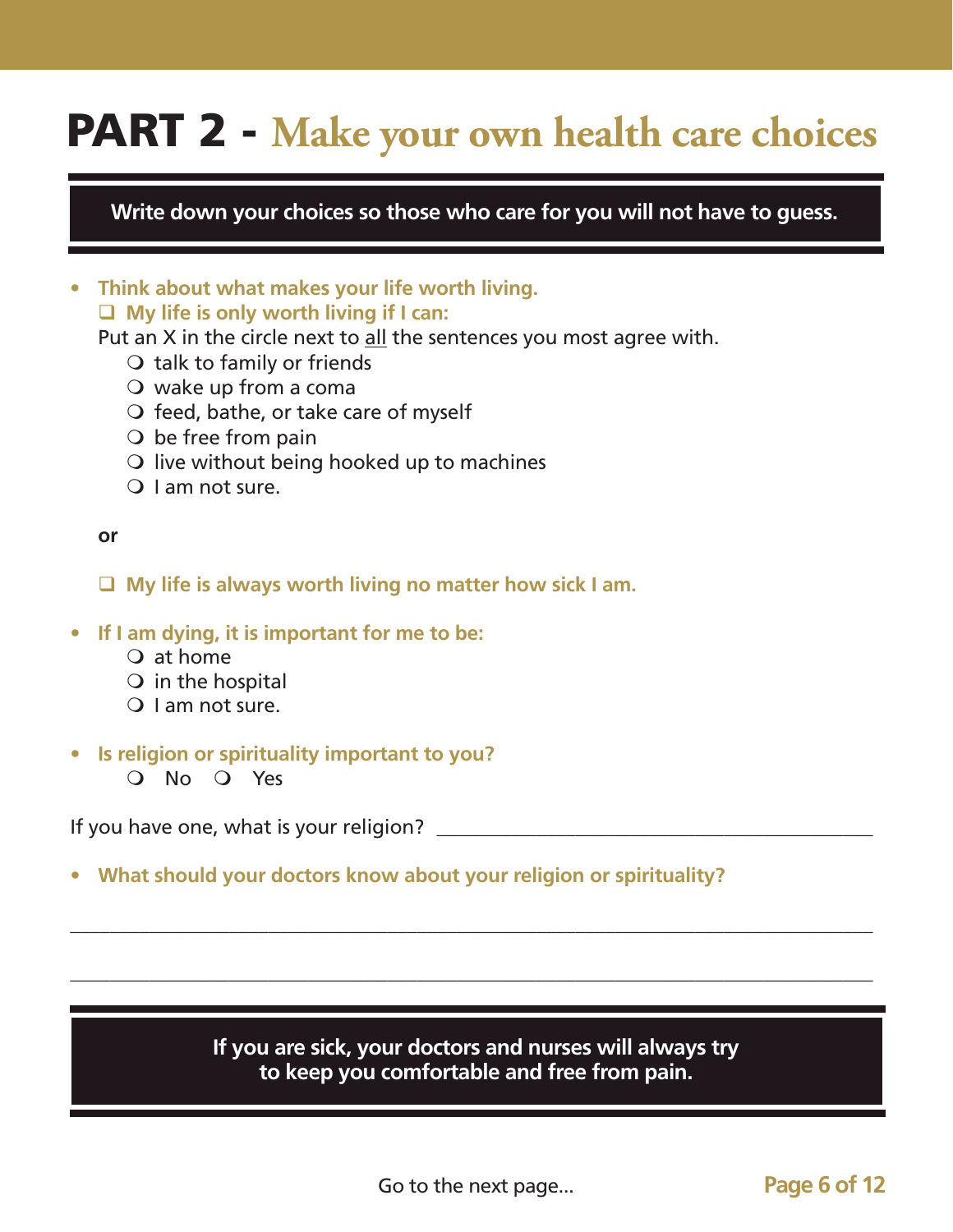## PART 2 - **Make your own health care choices**

Life support treatments **are used to try to keep you alive. These can be CPR, a breathing machine, feeding tubes, dialysis, blood transfusions, or medicine.**

Put an  $X$  next to the **ONE** choice you most agree with. Please read this whole page before you make your choice.

- **• If I am so sick that I may die soon:**
	- **Try all life support treatments that my doctors think might help.**

If the treatments **do not work** and there is little hope of getting better, I want to stay on life support machines.

**or**

**Try all life support treatments that my doctors think might help.**

If the treatments **do not work** and there is little hope of getting better, **I do not** want to stay on life support machines.

#### **or**

 **Try all life support treatments that my doctors think might help but not these treatments.**

#### Mark what you **do not** want:

- 
- O CPR Q Feeding tube
- 
- O Dialysis **CO Blood transfusion**
- $\bigcirc$  Breathing machine  $\bigcirc$  Medicine
	-
- $\bigcirc$  Other treatments

#### **or**

 **do not want any life support treatments.**

**or**

- **I want my** Patient Advocate **to decide for me.**
	- **or**
- **I am not sure.**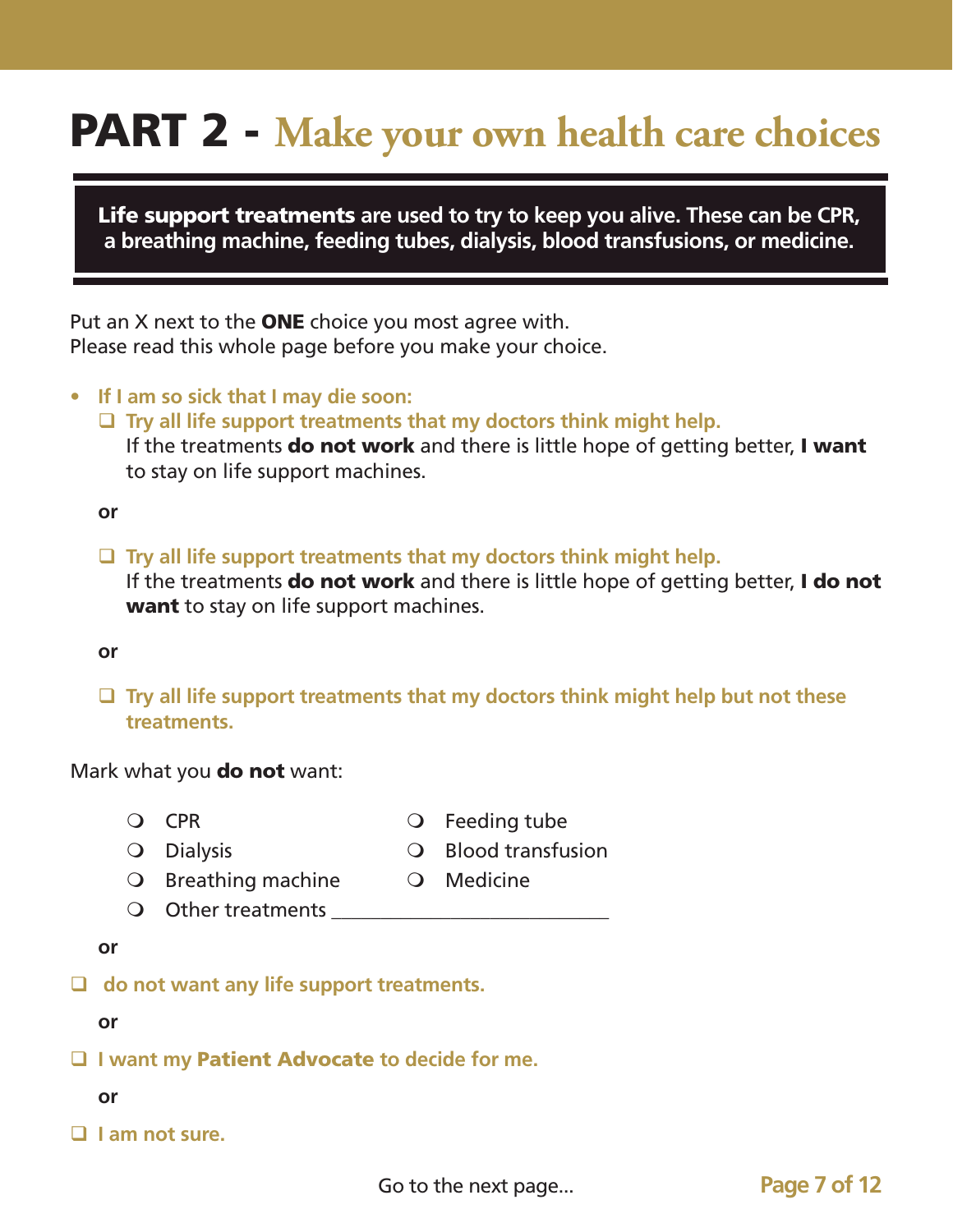### PART 2 - **Make your own health care choices**

**Your Patient Advocate may decide to stop treatments and allow you to die.**

Your **Patient Advocate** may make this decision ONLY if they think it is what you would have wanted.

Your **Patient Advocate** may never need to make this decision. But if they do, Michigan law will only let them stop treatment and let you die if your doctors know this is OK ahead of time.

Please put an X in the ONE box you most agree with.

**My Patient Advocate can decide to stop treatments and let me die.**

**My Patient Advocate can NEVER decide to stop treatments and let me die.**

**Your doctors may ask about organ donations after you die. Donating (giving) your organs can help save lives. Please tell us your wishes.**

Put an X next to the one choice you most agree with.

 $\Box$  I want to donate my organs.

Which organs do you want to donate?

- □ Any organ
- $\Box$  Only these organs:
- $\Box$  I do not want to donate my organs.
- $\Box$  I want my **Patient Advocate** to decide. If you let your Patient Advocate decide, he/ she can make that choice after you die.
- $\Box$  I am not sure.

Go to **Part 3** on the next page to sign this form... **Page 8 of 12**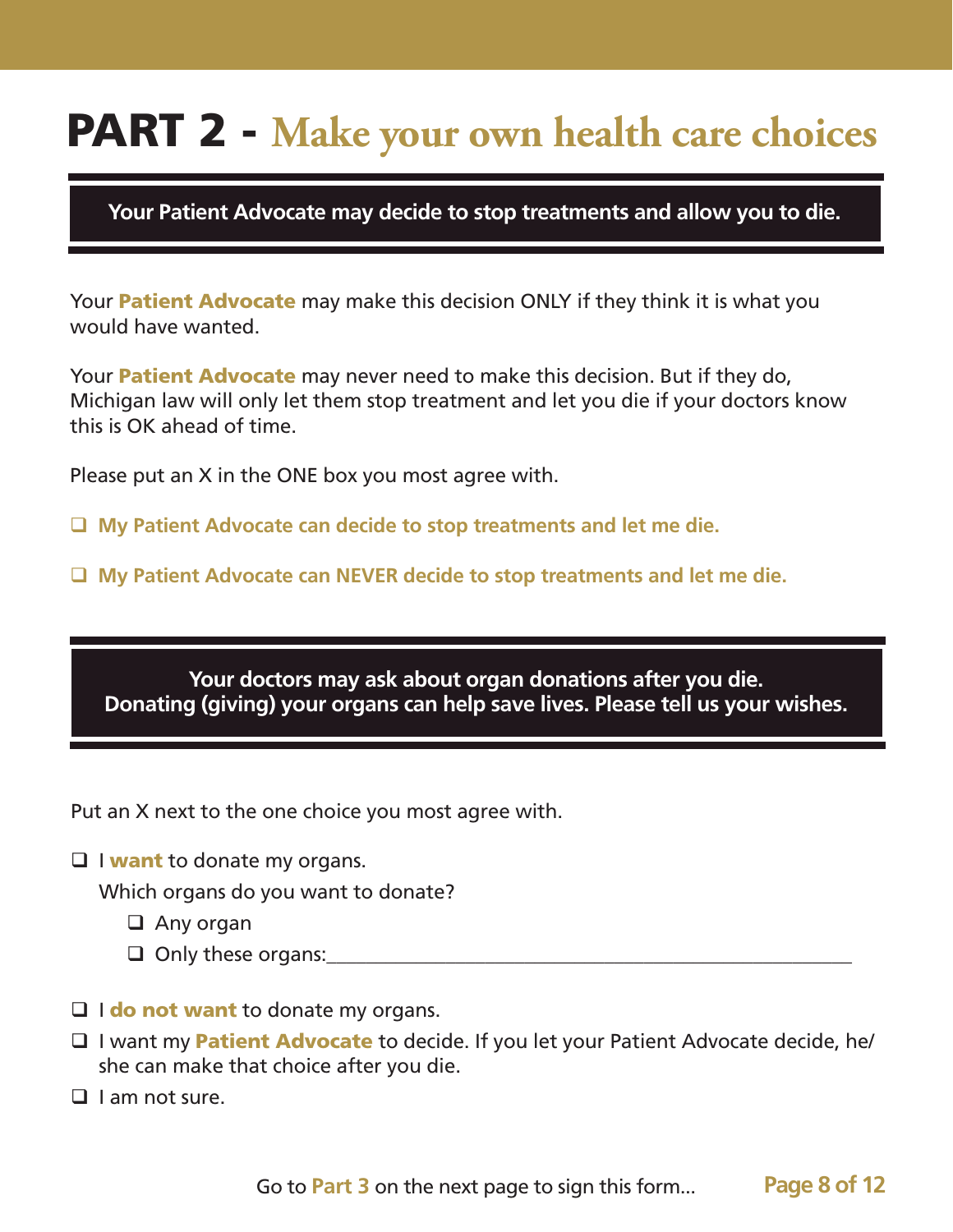# PART 3 - **Sign the Form**

#### **Before this form can be used, you must:**

- sign this form
- have two witnesses sign the form

#### **Sign your name and write the date.**

| Sign your name                  |                      | Date         |          |
|---------------------------------|----------------------|--------------|----------|
| Print your first name           | Print your last name |              |          |
| Street address                  | City                 | <b>State</b> | Zip code |
| Date of Birth: (Month/Day/Year) |                      |              |          |

#### **Your witnesses must:**

- be at least 18 years of age
- see you sign this form

#### **Your witnesses cannot:**

- be your Patient Advocate
- be your health care provider
- work for your health care provider
- work at the place where you live (if you live in a nursing home or group home)
- be related to you in any way
- benefit financially (get any money or property) after you die
- work for your insurance company

#### **Witnesses need to sign their names on the next page.**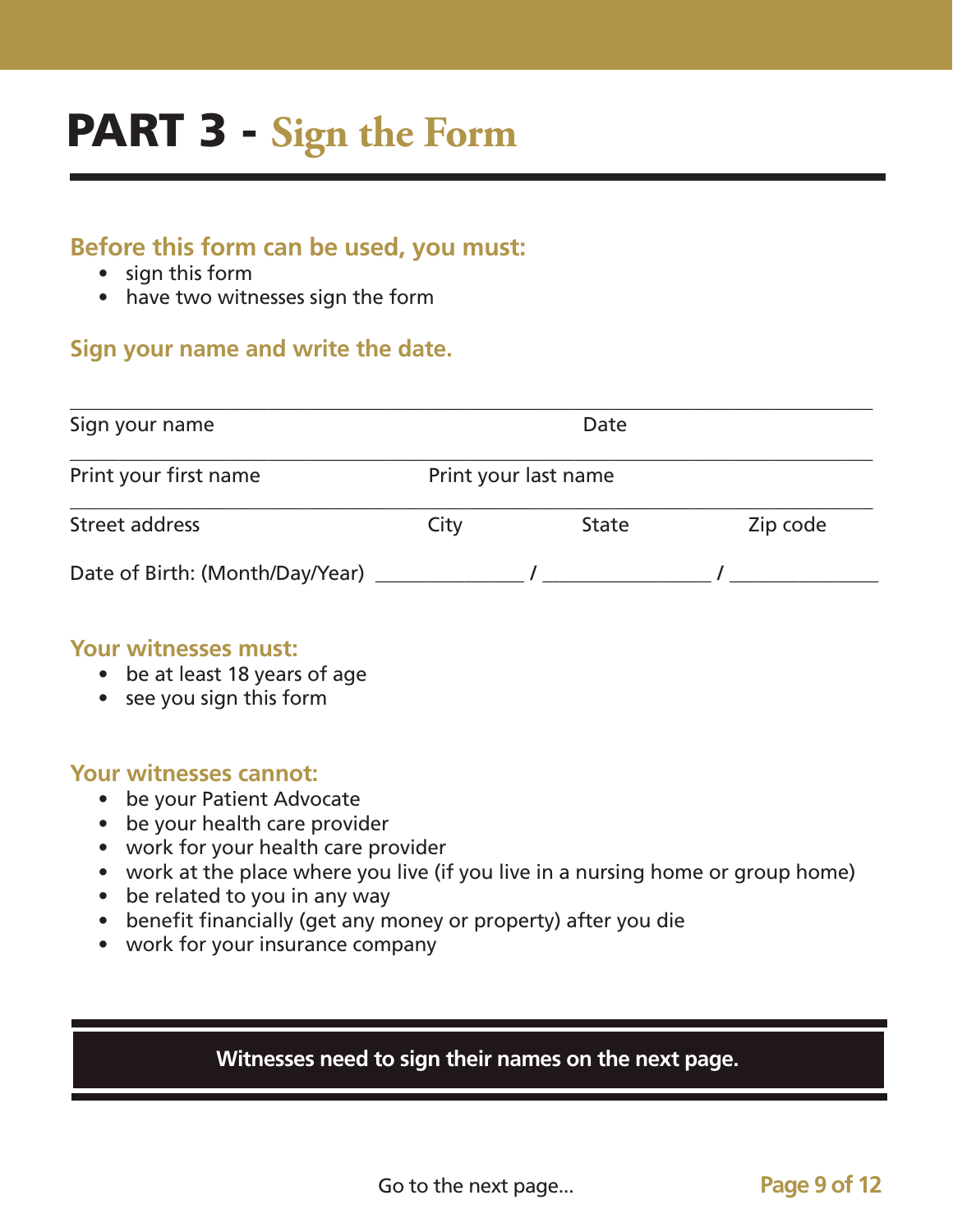# PART 3 - **Sign the Form**

**Have your witnesses sign their names and write the date.**

| By signing, I promise that |        | signed this form while I watched. |
|----------------------------|--------|-----------------------------------|
|                            | (name) |                                   |

He/She was thinking clearly and was not forced to sign it.

#### **Witness #1**

| Sign your name        | <b>Date</b>          |                      |          |
|-----------------------|----------------------|----------------------|----------|
| Print your first name |                      | Print your last name |          |
| Street address        | City                 | <b>State</b>         | Zip code |
| <b>Witness #2</b>     |                      |                      |          |
| Sign your name        |                      | Date                 |          |
| Print your first name | Print your last name |                      |          |
| <b>Street address</b> | City                 | <b>State</b>         | Zip code |

#### **Sign on page 11 if you are named a Patient Advocate.**

**Share this form with your doctors, nurses, social workers, friends, family, and Patient Advocate. Talk with them about your choices.**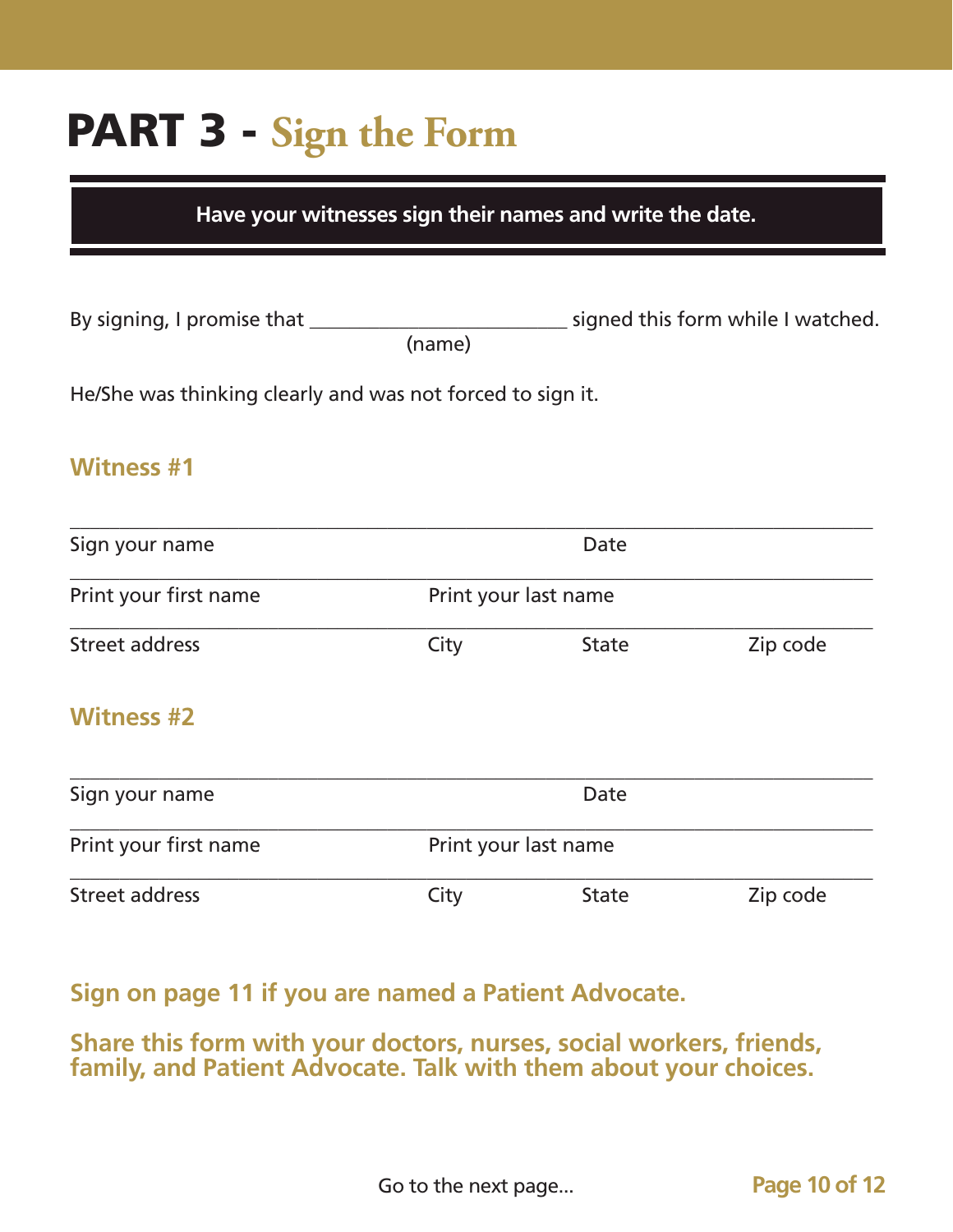### PART 4 - **Acceptance by Patient Advocate**

#### **Your Patient Advocate must read and sign this form.**

- You should always act with the patient's best interests and not your own interests.
- You will only start making decisions for the patient after 2 doctors agree that the patient is too sick to make his or her own decisions.
- You will not be able to make decisions that the patient would not usually be able to make.
- You don't have the power to stop a pregnant patient's treatment if it would cause her to die.
- You can make a decision to stop treatments and allow the patient to die naturally IF he or she has made it clear that you can make that decision.
- You cannot be paid for your role as a Patient Advocate but you can get paid back for the money you spend on the patient's medical expenses.
- The patient can remove you as Patient Advocate whenever he or she wants.
- You can remove yourself as Patient Advocate whenever you want.
- If the patient wants you to make mental health treatment decisions see Part 5.

By signing, you are saying that you understand what this document says and that you will be the Patient Advocate for **will be the Patient**) who signed on page 9 on\_\_\_\_\_\_\_\_\_\_\_\_\_\_\_\_\_\_\_\_\_\_\_\_\_\_\_\_\_(date).

\_\_\_\_\_\_\_\_\_\_\_\_\_\_\_\_\_\_\_\_\_\_\_\_\_\_\_\_\_\_\_\_\_\_\_\_\_\_\_\_\_\_\_\_\_\_\_\_\_\_\_\_\_\_\_\_\_\_\_\_\_\_\_\_\_\_\_\_\_\_\_\_\_\_\_\_\_\_\_\_\_

\_\_\_\_\_\_\_\_\_\_\_\_\_\_\_\_\_\_\_\_\_\_\_\_\_\_\_\_\_\_\_\_\_\_\_\_\_\_\_\_\_\_\_\_\_\_\_\_\_\_\_\_\_\_\_\_\_\_\_\_\_\_\_\_\_\_\_\_\_\_\_\_\_\_\_\_\_\_\_\_\_

Patient Advocate's Signature **Date** Date

2nd Patient Advocate's Signature **Date** Date (if a second Patient Advocate is named)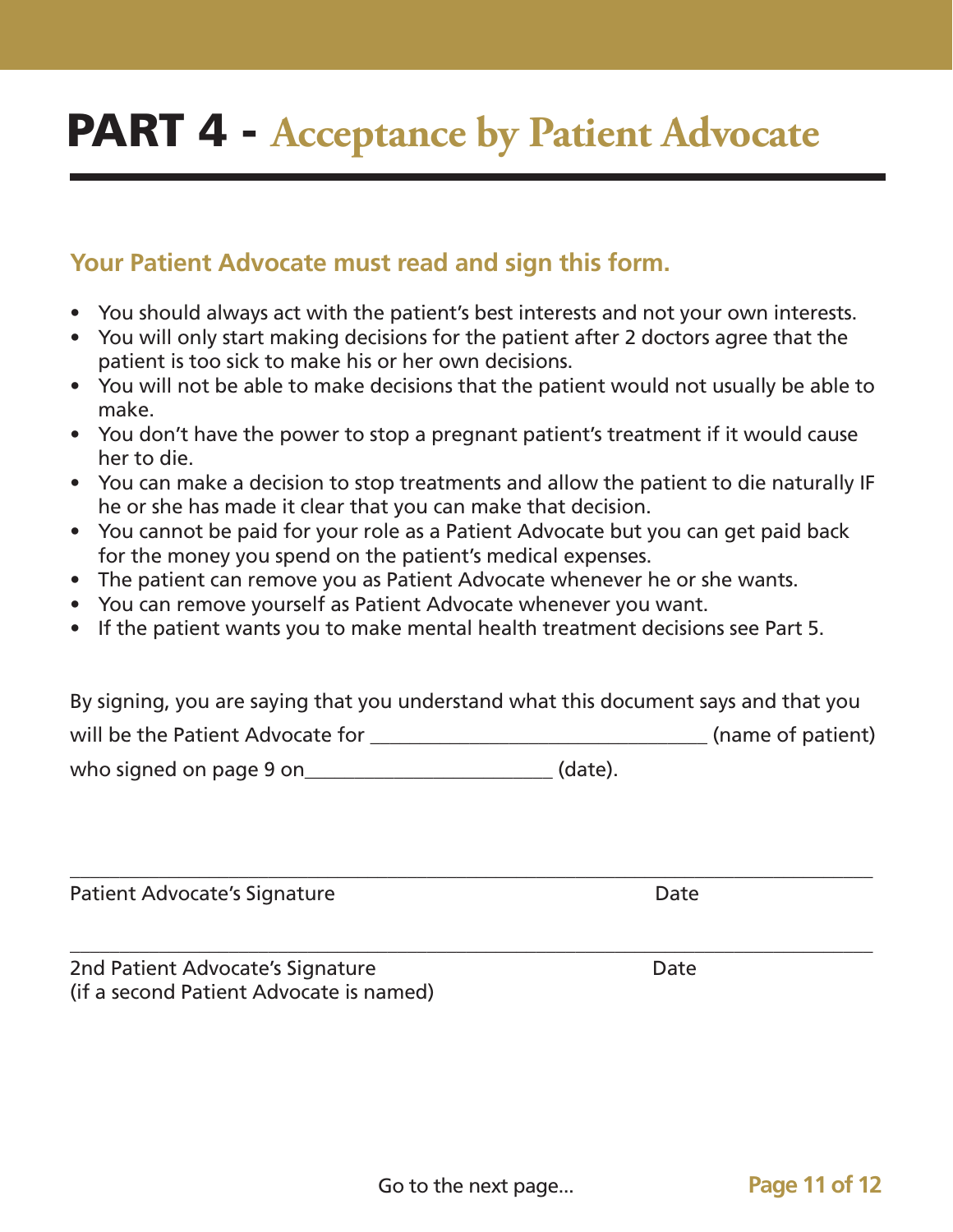### PART 5 - **Mental Health Care Choice (optional)**

#### **FILL THIS PART OUT ONLY IF YOU WANT TO GIVE YOUR PATIENT ADVOCATE THE POWER TO DECIDE IF YOU GET MENTAL HEALTH CARE.**

Before my Patient Advocate can make mental health decisions for me 2 things must happen. First, a doctor and a mental health provider have to examine me and talk with me. Then they must write down that I can't make my own decisions.

I can cancel my Patient Advocate's power to make mental health decisions for me. But it won't take effect for 30 days. It takes this long only for mental health care, but not medical care.

If my Patient Advocate agrees that I need to be in a mental health hospital, I still have the right to tell the hospital I want to leave. But I have to give the hospital 3 days' notice.

This is a list of decisions your Patient Advocate can make about your mental health care. Put a (X) in all the boxes you agree with.

My Patient Advocate can decide for me about:

- $\Box$  Getting mental health care at a clinic or someplace besides a hospital.
- $\Box$  Staying in a hospital to get mental health care as a voluntary patient. But I can still tell the hospital I want to leave in three days.
- $\Box$  Going to a hospital to get mental health care even if I don't want to go.
- $\Box$  Getting medicines that may change how I feel, think or act.
- $\Box$  electroconvulsive (electric shock) therapy

By signing this form, I agree to allow my Patient Advocate to make my mental health care decisions if two doctors say that I cannot make my own decisions.

| (Sign your name here to give these powers to your Patient Advocate) | Date |  |
|---------------------------------------------------------------------|------|--|
| Date of Birth: (Month/Day/Year)                                     |      |  |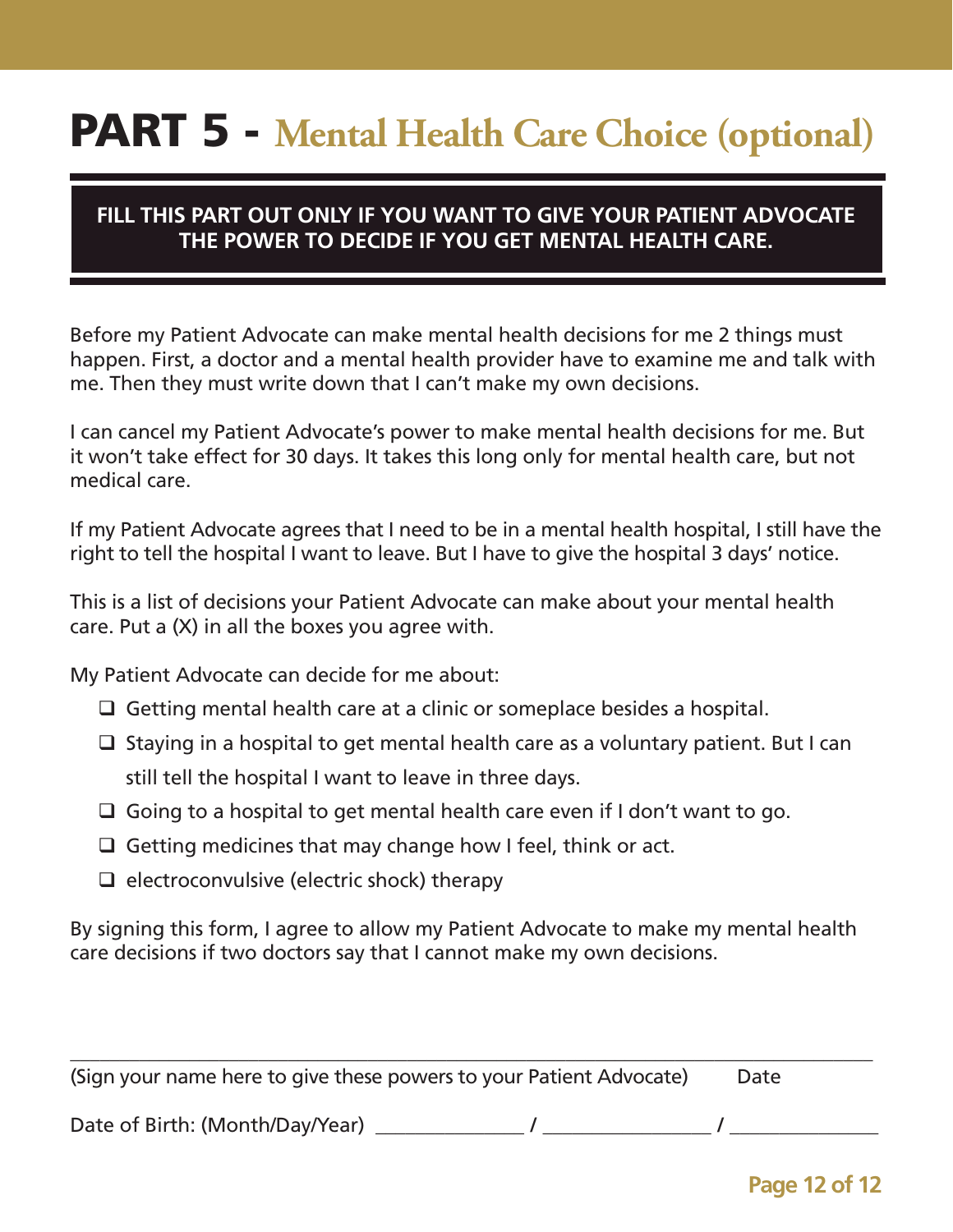### **Notes**